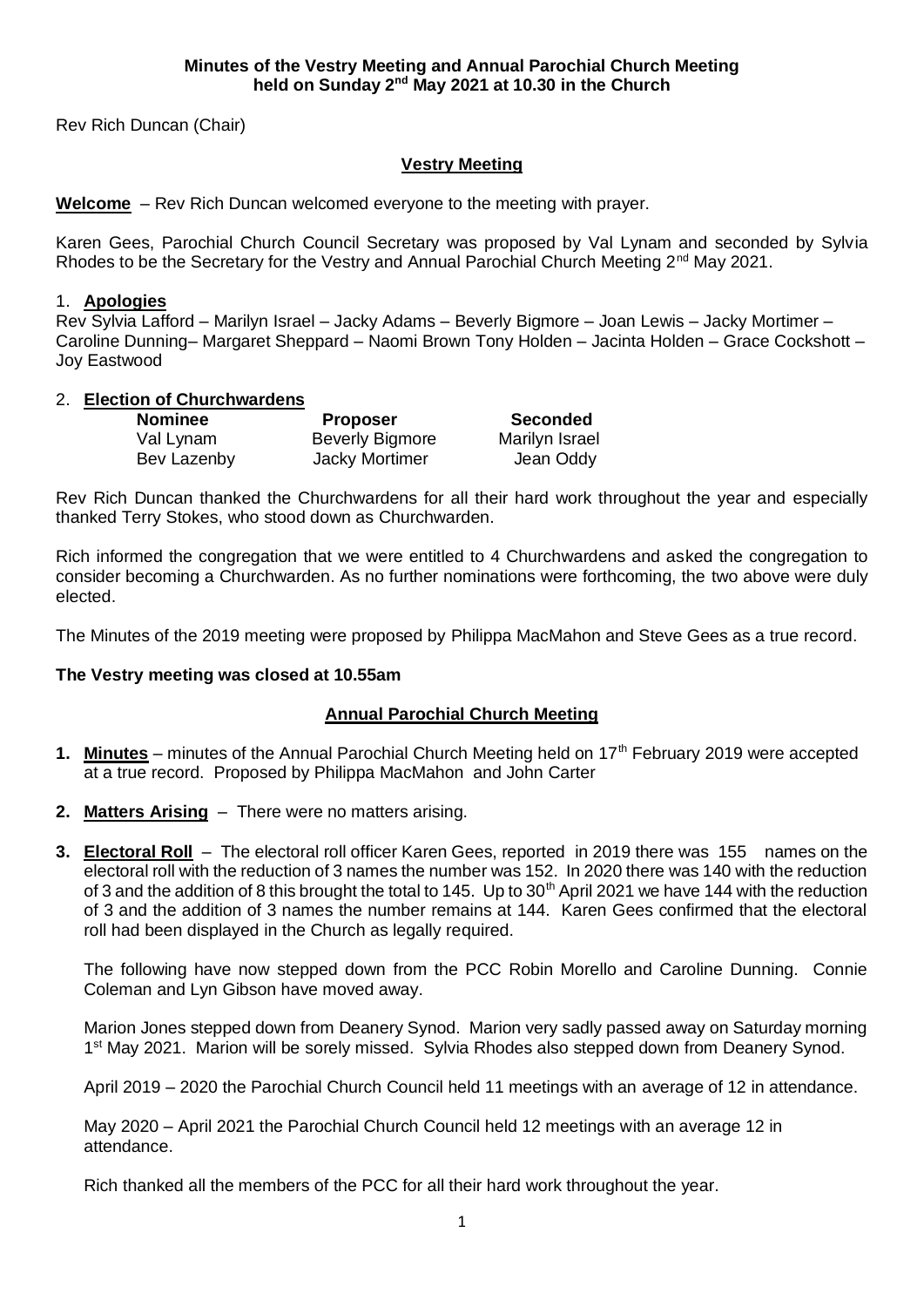All PCC meetings during lockdown were held via Zoom.

## **4. Elections and Appointments**

The following were nominated for election to the PCC for a period of 3 years.

| <b>Nominee</b>     | <b>Proposer</b>     | <b>Seconded</b>   |
|--------------------|---------------------|-------------------|
| John Carter        | John MacMahon       | Karen Gees        |
| Tony Holden        | <b>Stephen Gees</b> | <b>Karen Gees</b> |
| <b>Ben Stopher</b> | <b>Kate Duncan</b>  | Val Lynam         |

The following were nominated for election to the PCC for a period of 2 years.

| Alison Scobie | Jean Oddy           | Naomi Brown       |
|---------------|---------------------|-------------------|
| Liz Goddard   | <b>Stephen Gees</b> | Philippa MacMahon |

The Chairman declared the above duly elected. There is a vacancy for another person on the PCC and a proposal by the Chair that one other person could be co–opted at any time the PCC. This was agreed.

## Nomination for election to the Deanery Synod.

| Nominee                | Proposer         | Seconded    |
|------------------------|------------------|-------------|
| Alistair John MacMahon | Caroline Dunning | John Carter |

The Chairman declared the above duly elected. We are entitled to have 2 more people for the Deanery Synod. The Chair proposed that the PCC should be able to co-opt the additional reps on if the opportunity arose. This was agreed. Rich explained to the congregation what being on the Deanery Synod involved and invited any member on the electoral roll to contact him if they were interested.

## **Appointment of Sides–Persons for the coming year**

No new nominations for sides-people were received. The Sides–Persons for this year are as follows:– Judith Perkins – Sandie Bates – Joan Peckover – Joan Lewis – John Watt – Terry Stokes – Simon Marsh – John Carter – Philippa MacMahon – John MacMahon – Roger Hiley – Caroline Dunning – Ray Miles – Angela Guees and Clive Morse.

## **5. Financial Report for 2019 – 2020**

Undoubtedly, as with very many churches, we had a difficult year in 2020. The two covid–19 lockdowns affected our finances considerably, but because of you, nothing like as much as other churches have suffered. Our planned giving was just the same as in 2019 and I want to thank you all very much for continuing your standing order and envelope contributions even though the church was closed for several months! (Personally I'm not convinced we needed to shut out the congregation when many would have appreciated some comfort and solace, but we followed the bishop's advice nevertheless).

 There was however a £15,000 drop in the revenue from the normal receipts from weddings, funerals, social events, Sunday lunches, film shows and hire of the Church Hall.

This was more than made up by the Fund Raising Group's efforts in applying to many organisations and charities when we raised over £41,000 during 2020 alone. For clarification the FRG comprised just four people:– Cecil Thompson, Bev Lazenby, Rosemary Leeper and John Carter. Without this contribution St Peters would have registered a deficit of £118,000 instead of the £77,000 it did. At the beginning of 2020 we instigated two new 21st century additions to our giving choices – the donations button on the website and the smart card reader collection plate. Both these new devices are showing an increasing benefit to the way in which people are willing to give.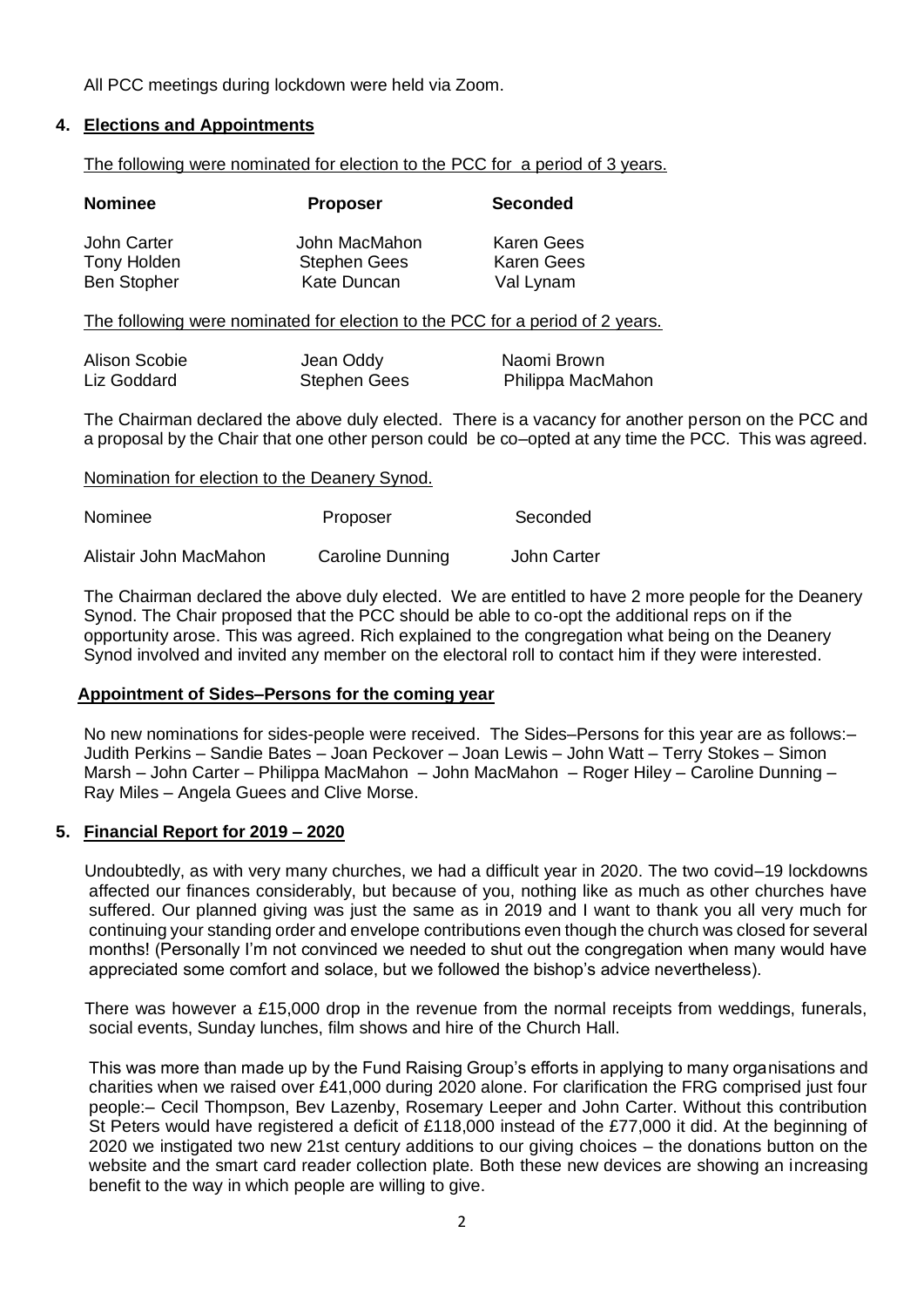I'm happy that we were able to pay our Parish Share in full – just over £75,000 – as many churches in the diocese were not able to do this.

 Although we received it in 2019, I cannot stress how much the legacy left by Rosemary Miles – over £187,000 – has saved our bacon and enabled us to do things we couldn't have done without it. That, together with the FRG's total of £47,000 (including 2019) plus the FEOFFE charity's donation of £9,000 has enabled us to meet the unavoidable repairs and maintenance costs of over £81,000. This was principally the Church Hall and north aisle roof repairs, together with attention to walls and drains. Happily the money invested in the Church House Fund (when we sold the house on Bridgewater Rd in 1997 for £59,000, borrowed against it for the extension and paid it back by investing it) has matured and reached £112,000 at the end of 2020 and we have already spent £25,000 of it on the A/V system.

This may all have sounded a little confusing but in summary we have £87,000 left in the CHF, £131,000 left of the legacy but little elsewhere because in the past 4 months we've spent £20,000 more than we've received. We're spending £11,000 per month yet receiving only £6,000.

Our plans for the near future are for a new lighting system at approximately £40,000, re–decoration at £25,000 and the imminent appointment of a C&F worker at £28,000/year. In addition, of course, we continue to spend £15,000 per year on the maintenance of the church and church hall roofs (£14,000 already this year). There is also over £50,000 of Parish Share still to find this year. With the quinquennial inspection about to take place in a couple of weeks, I am also concerned about what may be uncovered and what emergency costs may be needed. The numbers I've just highlighted will pretty well clear out our reserves, which is of concern when we're running at a deficit.

Keeping an 800 year old church, watertight, warm and clean together with upgrading its facilities and growing the numbers is a difficult job but I hope with your help we'll be able to do it.

## **6. Presentation of the Annual Report**

John Carter informed the congregation that he had displayed a copy of the annual report in the main entrance to the church and if anyone wanted a copy he would send them one.

#### **Appointment of the Auditor**

John Carter proposed that Bob Blencowe Chartered Account of 15 High Street, Brackley NN13 7DH be appointed the position of Independent Examiner. This was proposed by Val Lynam and seconded by Jean Oddy.

## **7. Fabrics, Goods and Ornament s for 2019 – 2020**

#### **Building**

The church is now in good condition due to the ongoing repairs to the roof by Steve Hughes. He has also agreed to carry out maintenance to the roof which means that any problems can be detected and rectified as they arise. The extension roof is still proving to be problematic in that there is a problem with moss which, if not rectified, will reduce the life of the tiles. Whilst the worst of the extension roof has been repaired there is still work to be done as and when funds allow.

#### **Graveyard**

The churchyard walls that have collapsed have been repaired where necessary but the state of the walls is still of concern and there could be more problems in the future.

The Community Payback team have continued to tidy the churchyard whilst keeping to the constraints of the lockdown restrictions. They have also cleaned out the dirt from the heating channels in the church which may have contributed to the dark lines on the ceiling. Our thanks go to the gardening team and Community Payback Team for keeping the graveyard in excellent condition.

The Town Council has been made aware that the street light for the footpath to the left of the church has not been working for some time. After inspection it was found that the light was beyond economical repair. The Council have agreed to pay for a new light and are waiting for their contractors, EON, to fit one.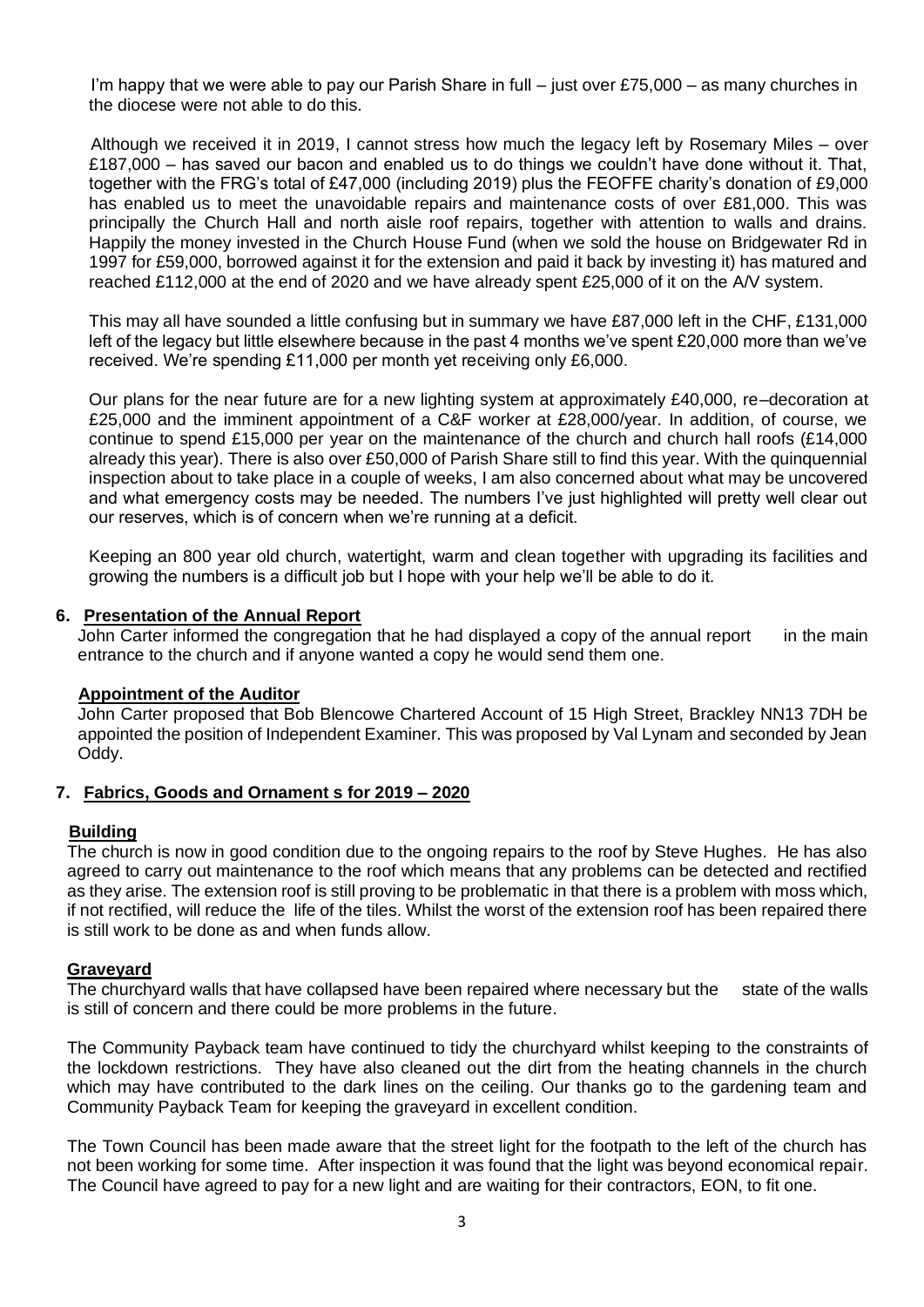Attempts have been made to clear a blocked drain by the tower which has given a partial result as the drain is now clearing very slowly. As this is the probable cause of damp inside the church this will need to be monitored.

The five yearly inspection of the church is due to be undertaken in April 2021. The majority of the work highlighted in the last report in April 2016 have been done with the exception of pointing to the church and tower parapet and repairs of lead still outstanding. Work has started on the pointing but this may not be completed by the time of the next inspection.

The investigation into what to do about the closed St James church yard is ongoing.

## **Goods and Ornaments**

A new audio visual system has been installed in the church. This comprises an electronic screen in the chancel which can be brought down for use in a service; a projector fixed to a pillar and a laptop for displaying the service. There is also a portable screen available for those in the south aisle who are unable to see the screen. This will be valuable when there are a lot of people in the congregation so not necessarily used on a regular basis. This has enhanced the sound quality within the church.

The remainder of the goods and ornaments are in good condition.

## **8. Safeguarding Report 2021**

.

 The safety of our children, young people and vulnerable adults is of paramount importance to us as a church. The Diocese has produced guidelines for every church which includes a safeguarding policy which we have adopted and a Parish Handbook containing all the relevant information people need to know about safeguarding.

All those who work with children and young people need to have a Disclosure and Barring Service (DBS) check and attend two courses C0 and C1 after which certificates are issued. These checks and courses have to be repeated every three years. Those who work with children in this church were DBS checked a year ago and when this expires next year they will be asked to do the courses as well. This ties everything together and makes it easier for us to keep track of when these need to be done.

Last year it was decided that all PCC members would need to be DBS checked and do the C0 and C1 courses as they are trustees of a charity which works with children and vulnerable adults. Initially PCC members were also required to do a further course, C2, which some of the members had done before it was decided that this course need only be done by those who lead children's sessions. This has been done and those who are appointed today will be asked to complete the DBS application form and do the courses in the next couple of weeks.

An abridged version of the Safeguarding Policy and contact numbers for anyone with concerns about a child are displayed in the foyer of the extension. If anyone wishes to read a full policy or see the handbook then please let me know and I will send you a copy. From the end of May I will be handing over the role of Parish Safeguarding Officer to Tony Holden.

Safeguarding our children is not just the responsibility of the Parish Safeguarding Officer or PCC. It is up to all of us to keep our eyes and ears open for anything that we feel is not right and to report it to the PSO.

# **9. Vicar's Report**

## **A) Looking back**

See also the Annual Report for a more detailed review

## i) Pastorally

.

The last year has had a dramatic impact on us in every way, physically, psychologically, and emotionally, but most importantly spiritually, for good and for ill. We will have learnt new things about ourselves, our loved ones, and the Lord himself. We will have sinned in new ways or in more serious ways. We will have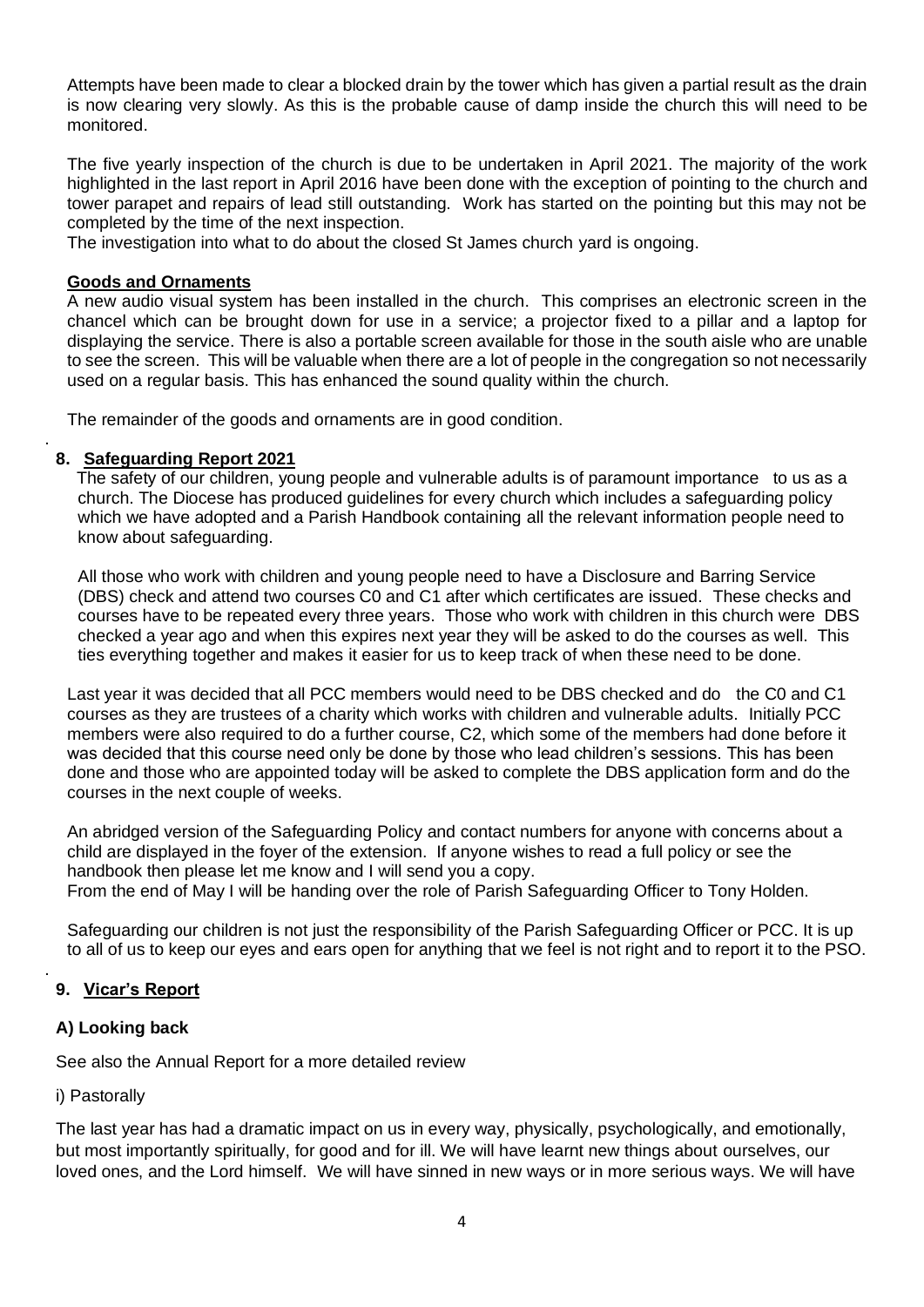been wounded and we will have grown. Let's step back to take stock, to examine ourselves with a view to repenting and to preserving some of the lessons we have learned.

ii) Practically

At the risk of repeating Val and John's reports:

- some major positives
	- $\circ$  Rosemary Miles' legacy with some designated some for the Children & Families worker, some for the audio-visual system, some for roof, and £50k pumped into our depleted reserves
	- o The Fundraising Group's efforts
	- o The Church House Fund
	- o standing orders remaining stable
- major negatives
	- o pandemic drop in income
	- o urgent structural repairs vastly increased our expenditure (at least double the drop in income) – roof, pointing, churchyard wall

# **B) Looking forward**

i) Practically

- In the next few months, we hope to restart the 8am (weekly/monthly) but cannot restart the 11am (4 key Junior Church leaders have stepped down for various understandable reasons). Midweek services should also be recommencing.
- LifeChurch continue to consider whether to they might use our building for services.
- Helen Price will arrive as fulltime Children & Families worker at the end of August.
- A 'Generosity Week' planned around harvest time, in line with the wider Church of England
- Looking ahead to our '800-Year' (Octocentenary) Celebrations in the summer of 2023, a trifold leaflet is available which outlines our plans so far (it will be 800 years since the first recorded vicar began at St Peter's).

# ii) Pastorally

Wounds can take a long time to heal and we grow slowly. No one should expect things to be back to normal in their inner life immediately. Just as traumatic events can suddenly return to one's mind decades after they happened, so an upheaval like the one we have experienced will have long-term and sometimes unexpected effects. How can we help people not to be surprised by their struggles?

The ending of lockdown will bring people together face-to-face who have had very different experiences of it. While some of us quite enjoyed the first lockdown (good weather, family time, &c), I don't think I know anyone who still feels like that a year later. But the experiences will still vary greatly. Some have lost a husband or wife or mother or father, some are now unemployed, while others do not know anyone close who has died from COVID so it remains more distant. And yet when one part of the body suffers so does the whole. People will have different views on both the seriousness of the virus and the way it has been handled. Some will have been terrified, some blasé. Some will think the restrictions vital for our health, others see in them the harbinger of a coming tyranny. And yet, without agreeing on every issue, we are called to have one mind in Christ. How do we help people with such different experiences and views live out their unity as one body by loving and bearing with one another?

And the main thing we need going forward pastorally and for the sake of individual growth is the allpowerful seed of God's word. It was no accident that I chose Mark 4 to coincide with the APCM. Really, the main vision-casting I wanted to do today was done in this morning's sermon. Let's have that patient confidence in the slow but unstoppable growth of God's word, through the power of the Spirit, which is responsible to all of the good that has taken place over centuries in the past here at St Peter's and will be responsible for all of the good that will take place in the future.